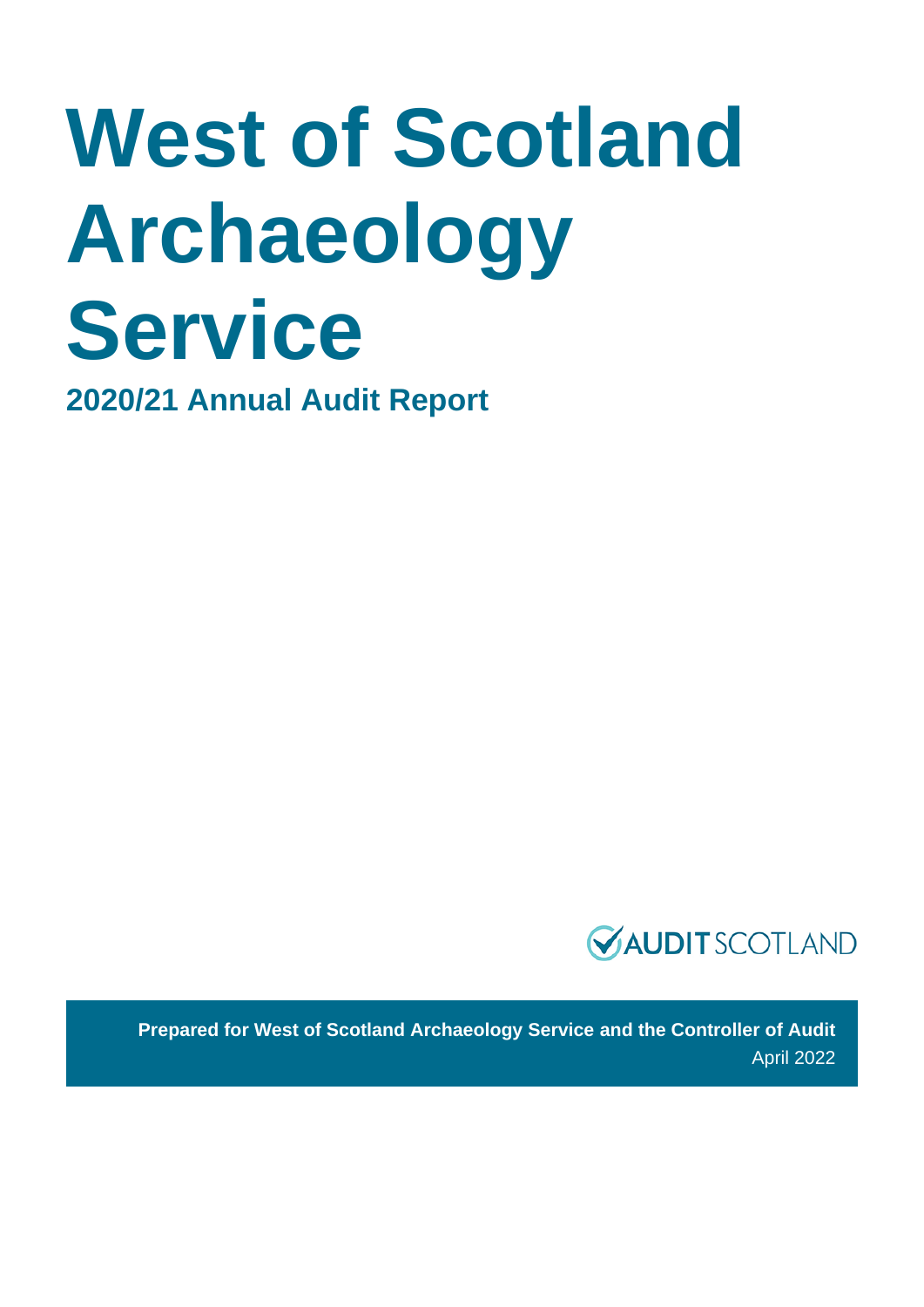### **Contents**

| Key messages                                                   | 3  |
|----------------------------------------------------------------|----|
| Introduction                                                   | 4  |
| Part 1. Audit of 2020/21 Annual Accounts                       | 6  |
| Part 2. Financial sustainability                               | 9  |
| Appendix 1: Action plan 2020/21                                | 11 |
| Appendix 2. Significant audit risks                            | 13 |
| Appendix 3. Summary of 2020/21 national performance reports 15 |    |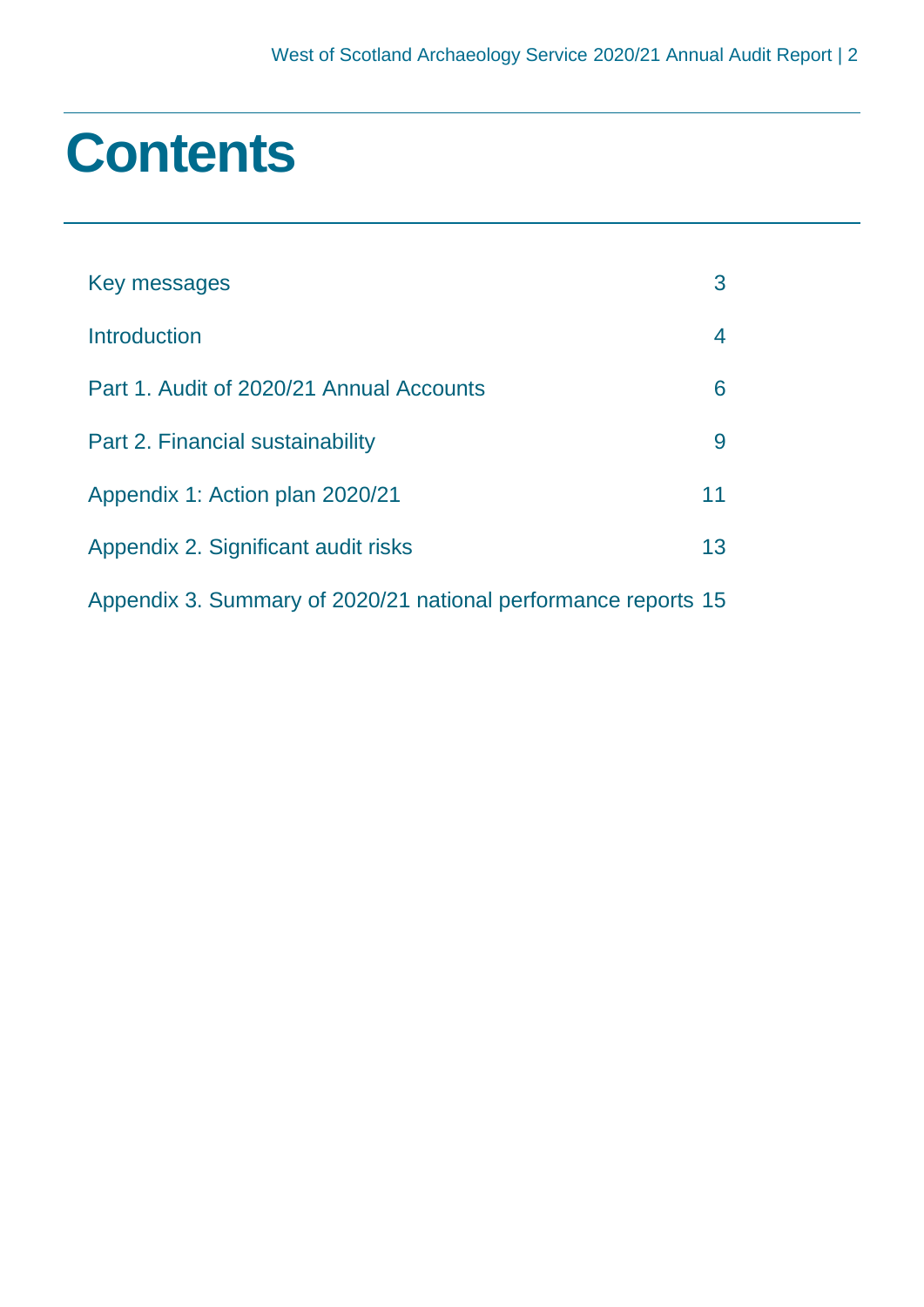### <span id="page-2-0"></span>**Key messages**

### **2020/21 annual accounts**

The West of Scotland Archaeology Service (WoSAS) financial statements give a true and fair view and were properly prepared in accordance with the financial reporting framework.

The accounts were submitted for audit on 25 June 2021. Covid19 impacted on the auditing timetable for the 2020/21 financial statements which meant the accounts were signed off at the beginning of April 2022.

### **Financial sustainability**

The Service has agreed proposals to reduce the level of reserves from the £150,465 held at 31 March 2021 to the reserve policy target of £92,000.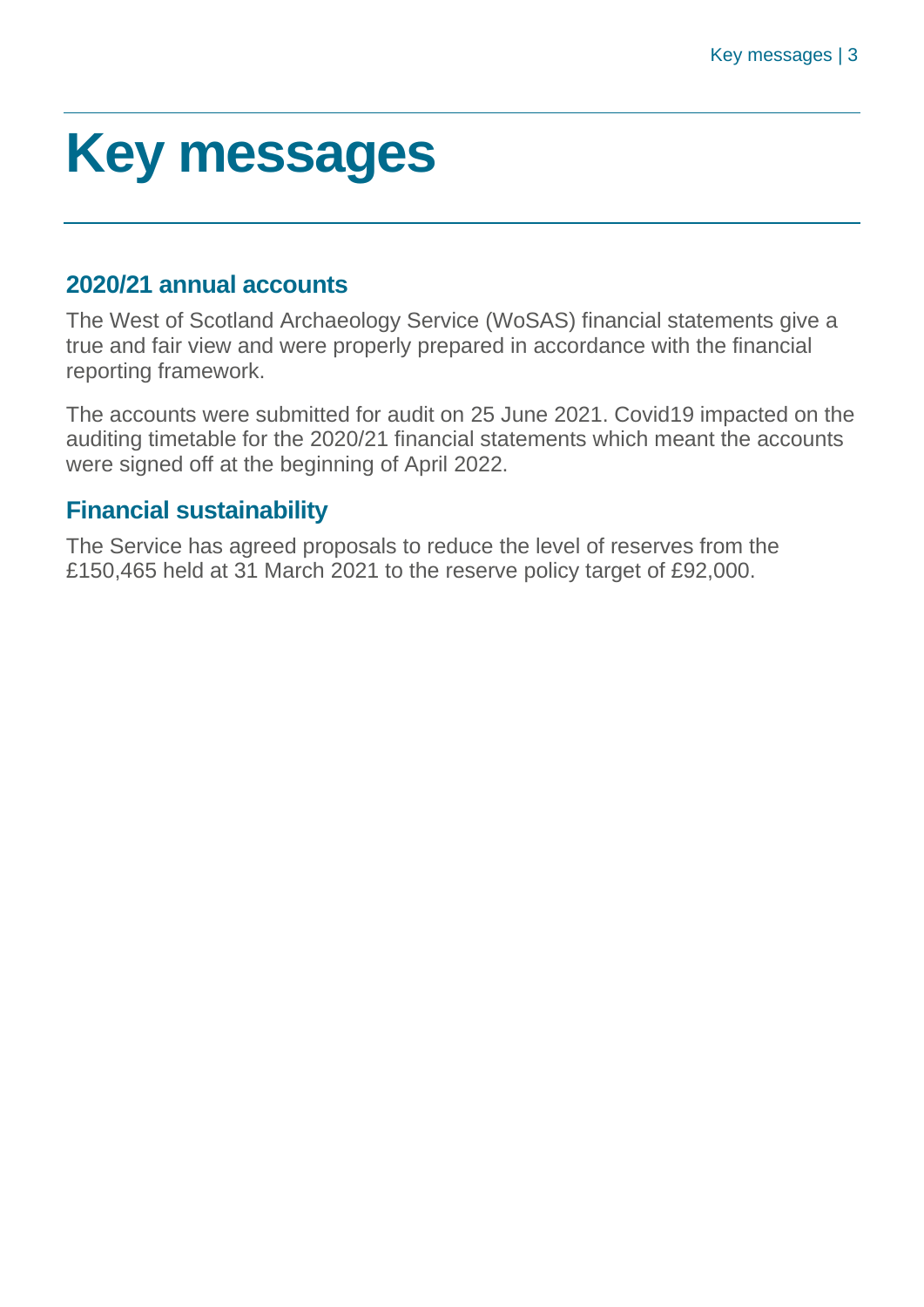### <span id="page-3-0"></span>**Introduction**

**1.** This report summarises the findings from our 2020/21 audit of West of Scotland Archaeological Service (WoSAS).

**2.** The scope of our audit was set out in our Annual Audit Plan which was circulated to Joint Committee members in March 2021. This approach was taken as no formal meetings of the Joint Committee were held between February 2021 and November 2021 due to the COVID-19 pandemic.

This report comprises the findings from:

- an audit of the WoSAS annual accounts
- our consideration of financial sustainability.

**3.** The global coronavirus pandemic had a considerable impact on WoSAS during 2020/21. The service received substantially fewer requests for assistance or consultation responses than in previous years. However, this meant staff were able to respond more quickly and performance targets continued to be met. We did not identify any new audit risks arising from the impact of the pandemic.

### **Adding value through the audit**

**4.** We add value to WoSAS through the audit by:

- identifying and providing insight on significant risks, and making clear and relevant recommendations
- sharing intelligence and good practice through our national reports [\(Appendix 3\)](#page-14-0) and good practice guides
- providing clear conclusions on the appropriateness, effectiveness and impact of corporate governance, performance management arrangements and financial sustainability.

**5.** We aim to help WoSAS promote and improved standards of governance, better management and decision making and more effective use of resources.

### **Responsibilities and reporting**

**6.** WoSAS has primary responsibility for ensuring the proper financial stewardship of public funds. This includes preparing annual accounts that are in accordance with proper accounting practices. WoSAS is also responsible for compliance with legislation putting arrangements in place for governance, propriety and regularity that enable it to successfully deliver its objectives.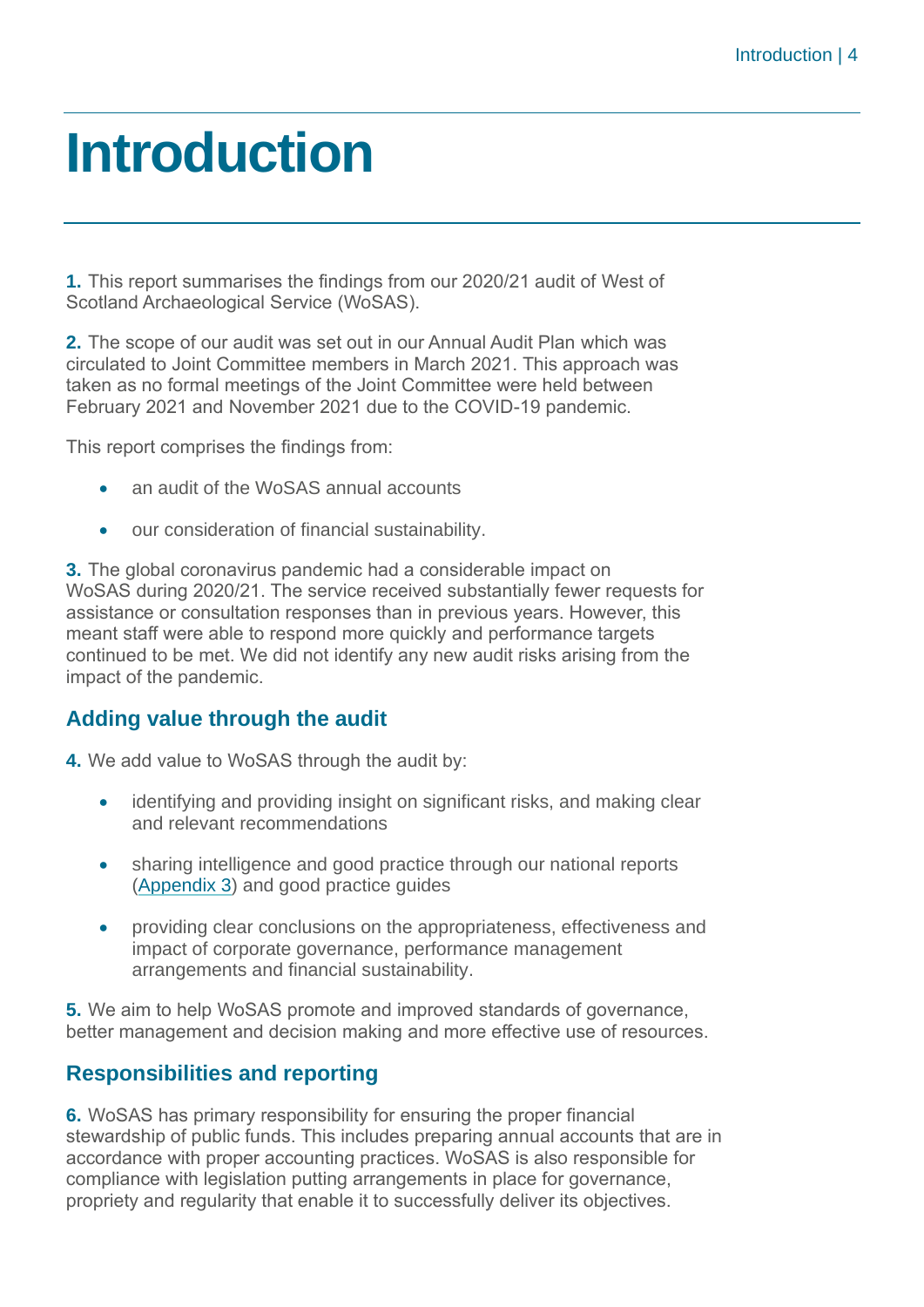**7.** Our responsibilities as independent auditor appointed by the Accounts Commission are established by the Local Government in Scotland Act 1973, the [Code of Audit Practice \(2016\)](http://www.audit-scotland.gov.uk/report/code-of-audit-practice-2016) and supplementary guidance and International Standards on Auditing in the UK. Local government bodies have a responsibility to have arrangements in place to demonstrate Best Value in how they conduct their activities. Our audit work on WoSAS's Best Value arrangements is focussed on the body's use of resources to secure financial sustainability.

**8.** As public sector auditors we give independent opinions on the annual accounts. Additionally, we conclude on the appropriateness and effectiveness of the performance management arrangements, the suitability and effectiveness of corporate governance arrangements, the financial position and arrangements for securing financial sustainability. Further details of the respective responsibilities of management and the auditor can be found in the Code of Audit Practice 2016 and supplementary guidance.

**9.** The [Code of Audit Practice 2016](http://www.audit-scotland.gov.uk/report/code-of-audit-practice-2016) (the Code) includes provisions relating to the audit of small bodies. Where the application of the full wider audit scope is judged by auditors not to be appropriate to an audited body then the annual audit work can focus on the appropriateness of the disclosures in the governance statement and the financial sustainability of the body and its services. As highlighted in our 2020/21 Annual Audit Plan, due to the volume and lack of complexity of the financial transactions, we applied the small body provisions of the Code to the 2020/21 audit.

**10.** This report raises matters from our audit. The weaknesses or risks identified are only those which have come to our attention during our normal audit work and may not be all that exist. Communicating these does not absolve management from its responsibility to address the issues we raise and to maintain adequate systems of control.

**11.** Our annual audit report contains an agreed action plan at [Appendix 1](#page-10-0) setting out specific recommendations, responsible officers and dates for implementation. It also includes outstanding actions from last year and progress against these.

### **Auditor Independence**

**12.** We confirm that we comply with the Financial Reporting Council's Ethical Standard. We have not undertaken any non-audit related services and therefore the 2020/21 audit fee of £2,060 as set out in our Annual Audit Plan, remains unchanged.

**13.** We are not aware of any relationships that could compromise our objectivity and independence.

**14.** This report is addressed to both the joint committee and the Controller of Audit and will be published on Audit Scotland's website [www.audit](http://www.audit-scotland.gov.uk/)[scotland.gov.uk](http://www.audit-scotland.gov.uk/) in due course.

**15.** We would like to thank the management and staff for their cooperation and assistance during the audit.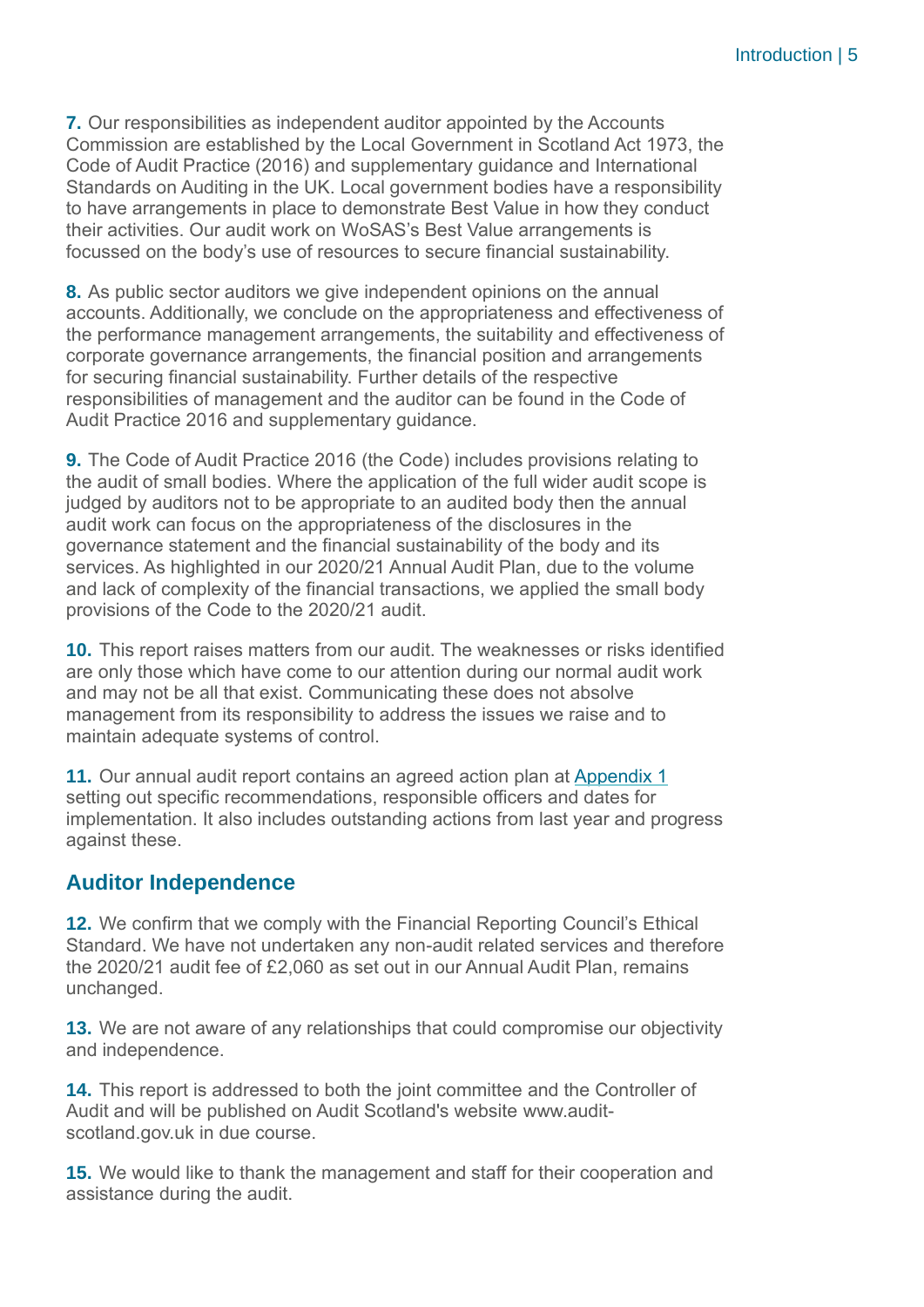## <span id="page-5-0"></span>**Part 1. Audit of 2020/21 Annual Accounts**

The principal means of accounting for the stewardship of resources and performance

### **Main judgements**

The West of Scotland Archaeology Service (WoSAS) financial statements give a true and fair view and were properly prepared in accordance with the financial reporting framework.

The accounts were submitted for audit on 25 June 2021. Covid19 impacted on the auditing timetable for the 2020/21 financial statements which meant the accounts were signed off at the beginning of April 2022.

### **Our audit opinions on the annual report and accounts are unmodified**

**16.** The annual accounts for the year ended 31 March 2021 were approved by the Joint Committee on 6 April 2022. As reported in the independent auditor's report:

- the financial statements give a true and fair view and were properly prepared in accordance with the financial reporting framework
- the management commentary and the annual governance statement were all consistent with the financial statements and properly prepared in accordance with the applicable requirements.

#### **There were delays in auditing the annual accounts due to impact of Covid-19**

**17.** Our original final accounts timetable included delivery of proposed audit to a November meeting of WoSAS. However, as a result of Covid-19 we had to review our resource plans across all audits and reschedule our planned audit input to deliver our proposed audit opinion for the meeting of WoSAS in April 2022.

**18.** The unaudited accounts provided for audit were complete and working papers provided to support the accounts were of a good standard. The audit team received good support from finance staff which helped ensure the final accounts audit process ran smoothly.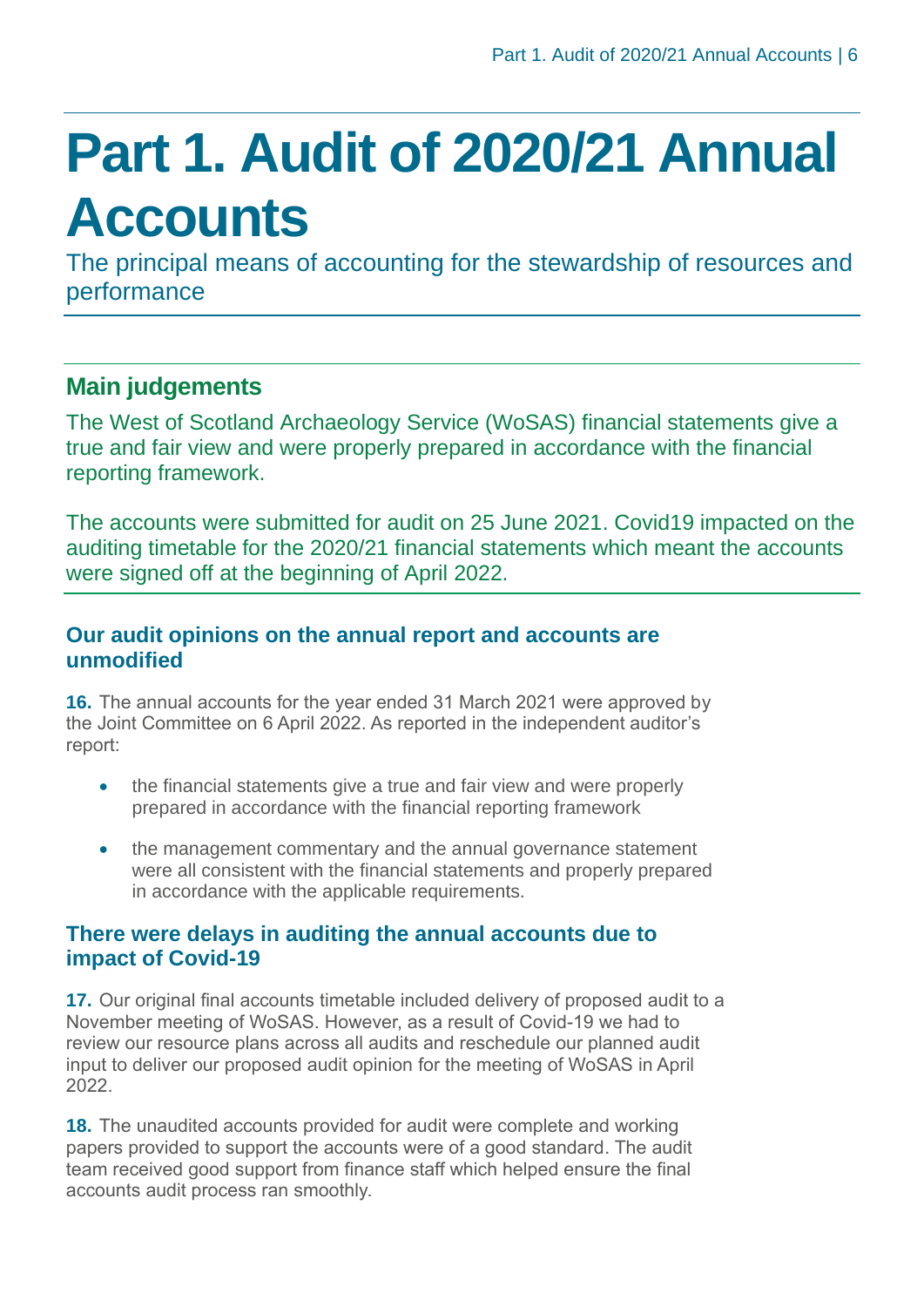### **Overall materiality is £3,000**

**19.** Our initial assessment of materiality was carried out during the planning phase of the audit. This was reviewed on receipt of the unaudited annual report and accounts and is summarised in [Exhibit](#page-6-0) 1.

#### <span id="page-6-0"></span>**Exhibit 1 Materiality values**

| <b>Materiality level</b>   | <b>Amount</b> |
|----------------------------|---------------|
| <b>Overall materiality</b> | £3,000        |
| Performance materiality    | £2,250        |
| Reporting<br>threshold     | £150          |

Source: Annual Audit Plan 2020/21

#### **[Appendix 2](#page-12-0) identifies the main risks of material misstatement and our audit work to address these**

**20.** [Appendix 2](#page-12-0) provides our assessment of risks of material misstatement in the annual accounts and any wider audit dimension risks. These risks influence our overall audit strategy, the allocation of staff resources to the audit and inform where the efforts of the team are directed. [Appendix 2](#page-12-0) also identifies the work we undertook to address these risks and our conclusions from this work.

### **Significant findings from the audit in accordance with ISA260**

**21.** International Standard on Auditing (UK) 260 requires us to communicate significant findings from the audit to those charged with governance, including our view about the qualitative aspects of the body's accounting practices. We have one significant finding to report around prior year expenditure. This finding is summarised in [Exhibit](#page-7-0) 2.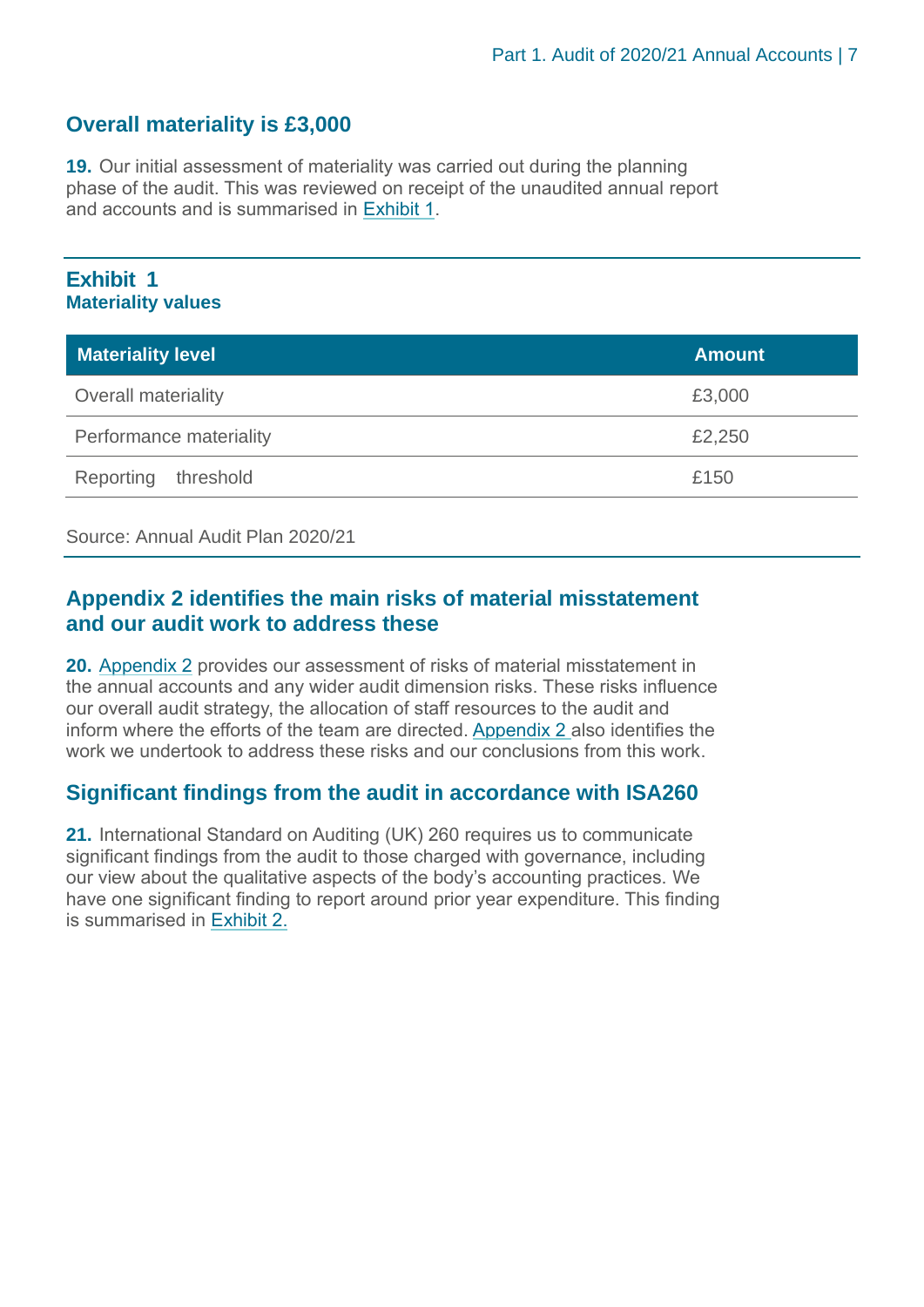### <span id="page-7-0"></span>**Exhibit 2**

#### **Significant findings from the audit of the financial statements**

| <b>Issue</b>                                                                                                                                                                                                                                                                                                                    | <b>Resolution</b>                                                                                                                                                                                                                             |
|---------------------------------------------------------------------------------------------------------------------------------------------------------------------------------------------------------------------------------------------------------------------------------------------------------------------------------|-----------------------------------------------------------------------------------------------------------------------------------------------------------------------------------------------------------------------------------------------|
| <b>1. Prior Year Expenditure</b><br>During the audit it was discovered that expenditure<br>of £3,424 relating to 2019/20 was processed in<br>2020/21. Funding for this expenditure was received<br>in 2019/20. Therefore, the 2019/20 accounts<br>should have included an accrual of £3,424 in<br>relation to this expenditure. | A prior period adjustment was included<br>in the 2020/21 annual accounts and<br>explanatory narrative included in a note<br>to the accounts.<br>Prior year expenditure disclosed in the                                                       |
|                                                                                                                                                                                                                                                                                                                                 | 2020/21 accounts was restated to<br>include the additional £3,424<br>expenditure, and a corresponding<br>increase reflected in the restated<br>creditor's balance. The restated closing<br>2019/20 reserves balance was reduced<br>by £3,424. |
|                                                                                                                                                                                                                                                                                                                                 | Expenditure in 2020/21 was reduced by<br>£3,424.                                                                                                                                                                                              |

Source: Audit Scotland

#### **Identified misstatements of £3,424 were adjusted in the accounts, which breached materiality, but we did not need to revise our audit approach**

**22.** As noted in Exhibit 2, a misstatement totalling £3,424 was identified during the audit and the necessary prior year adjustments have been reflected in the audited financial statements. The impact on the comprehensive income and expenditure statement was to increase expenditure and reduce the surplus for 2019/20 and decrease expenditure and increase the surplus for 2020/21. The net impact on the balance sheet was nil. We have concluded that the misstatement identified arose from an isolated issue and identified in its entirety and does not indicate further systemic error.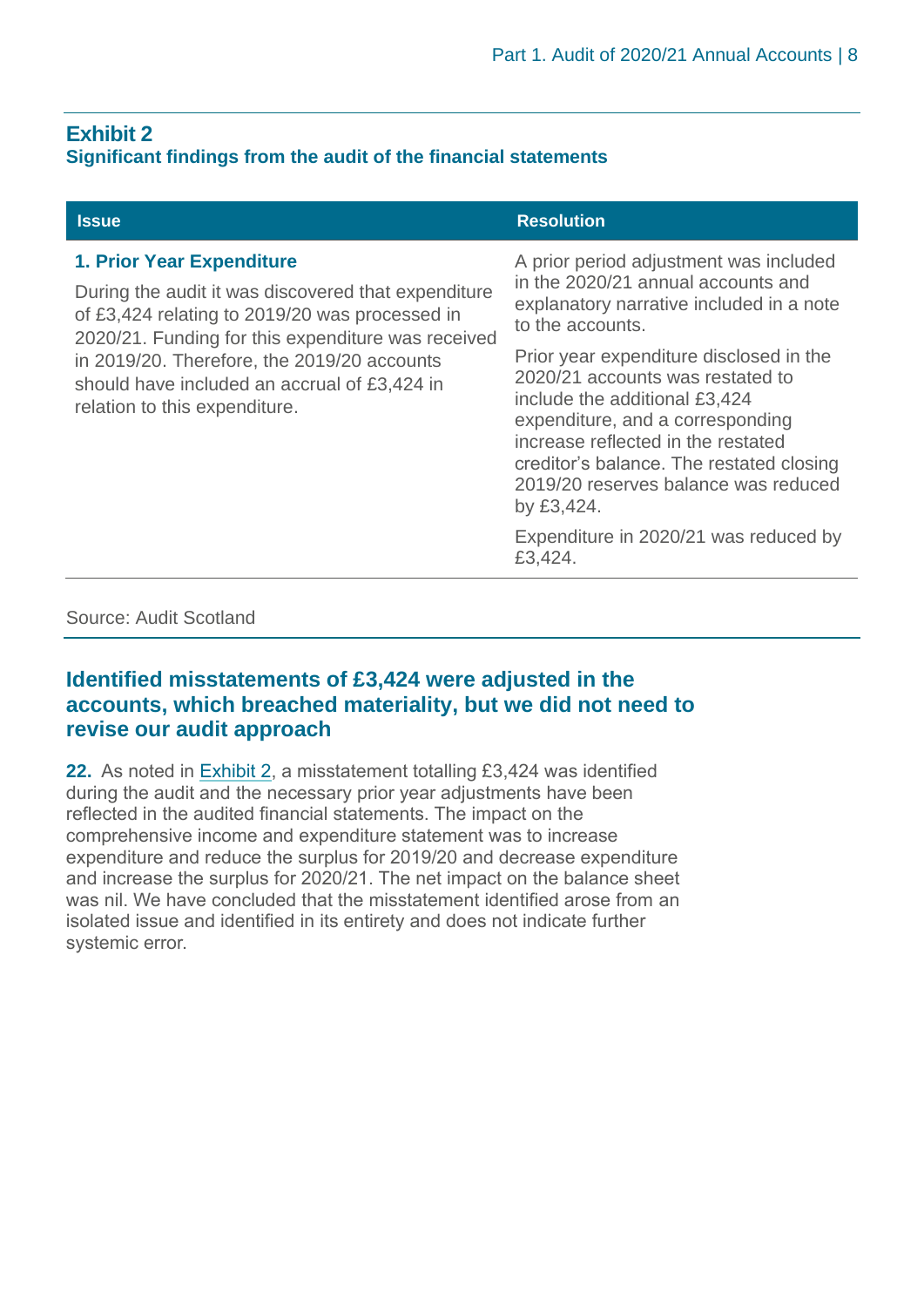### <span id="page-8-0"></span>**Part 2. Financial sustainability**

Financial sustainability looks forward to the medium and longer term to consider whether the body is planning effectively to continue to deliver its services

### **Main judgements**

The Service has agreed proposals to reduce the level of reserves from the £150,465 held at 31 March 2021 to the reserve policy target of £92,000.

### **Financial planning**

**23.** The Joint Committee meets twice a year, with the annual budget approved by members during the first meeting for the year ahead. Any revisions to the budget are approved at the second meeting of the Joint Committee.

**24.** The Joint Committee does not receive regular budget monitoring reports given the size and nature of the service. However, we are satisfied that the arrangements in place for budgetary monitoring and control are reasonable and appropriate.

### **Financial position**

**25.** WoSAS is funded primarily from subscriptions received from the constituent local authority members.

**26.** The 2020/21 accounts report a surplus of £4,092 against a budgeted deficit of £5,271. The surplus has been attributed to a temporary reduction in hours worked by one of the employees. At 31 March 2021 the Service held reserves of £150,465.

**27.** In November 2021 the Service agreed an update reserve policy with a targeted level of reserves of £92,000. Committee approval has been sought and granted to allow a drawdown from the reserves to allow the recruitment of a junior member of staff as part of the intended restructuring of the Service and to facilitate succession planning, reducing the balance of usable reserves to a level closer to that recommended by the reserve policy

**28.** As part of our 2021/22 audit, we will review the Service's progress in delivering on its reserve policy.

### **Annual Governance Statement**

**29.** Our review of the host authority's annual governance statement assessed the assurances which are provided to the Executive Director of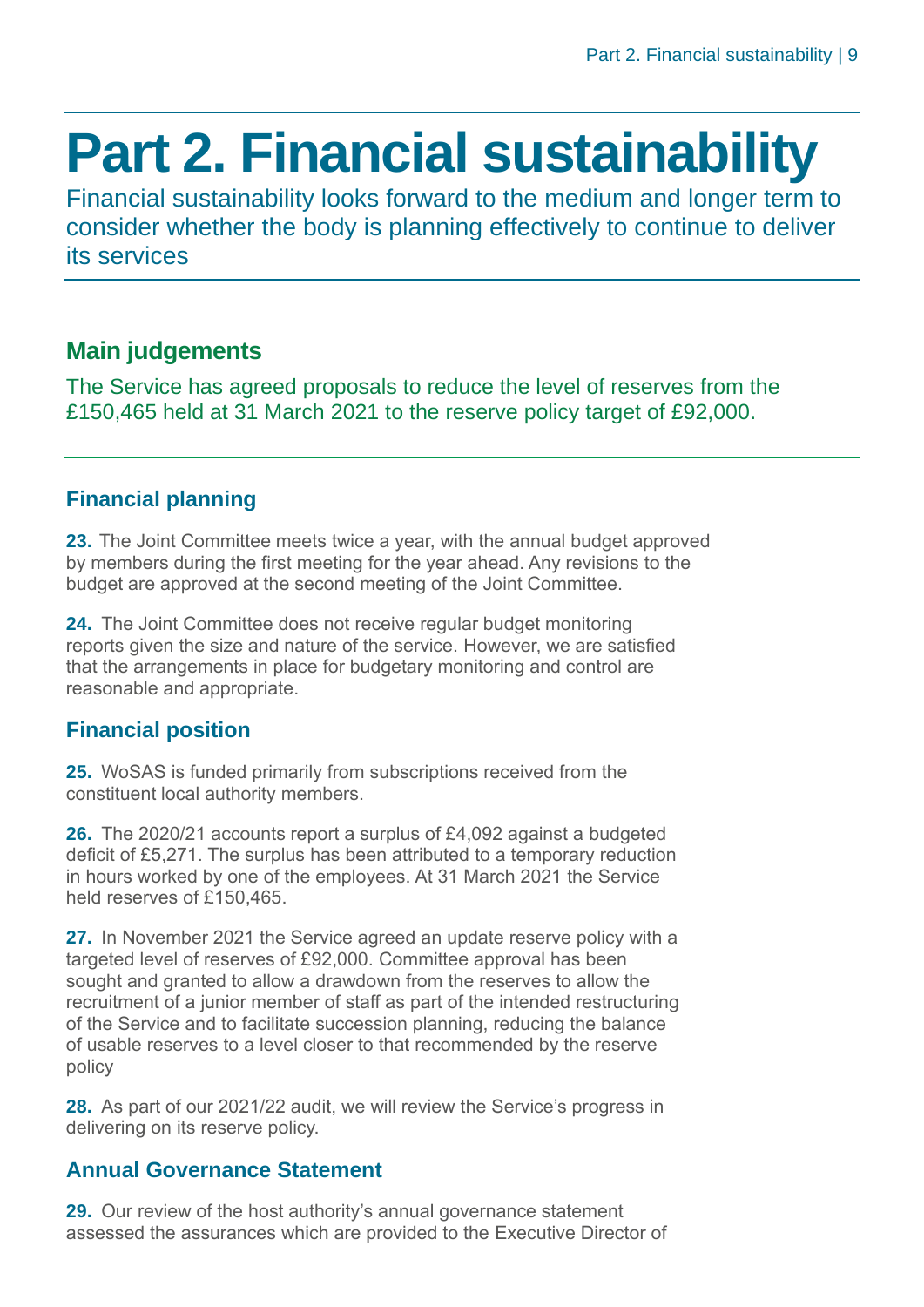Finance, as Accountable Officer, regarding the adequacy and effectiveness of the system of internal control in operation in the financial year. In addition, we reviewed the assessment provided by Glasgow City Council's internal auditor which concluded that reasonable assurance could be placed on the control environment. These controls also apply to WoSAS.

**30.** We concluded that the information in the annual governance statement is consistent with the financial statements and complies with relevant guidance.

#### **Limited progress was made on prior year recommendations**

**31.** In previous years we have highlighted that a number of key strategic documents had not been updated in some time. Such documents include the Minute of Agreement, Business Plan, Service level Agreement and ICT Service Level Agreement. We have also highlighted in previous years that such information held on the WoSAS website has not been updated.

**32.** The Service continues to work on these matters however progress has been adversely affected by the impact of the Covid-19 pandemic. Officers advise that, while progress has been slow, there has been no significant change to the 2014-17 business model.

<span id="page-9-0"></span>**33.** Without a current and clearly documented strategy, business model and service level agreements there is a risk that the strategic objectives of the Service are not delivered.



**Recommendation 1**

**Key strategic documents should be updated and approved. Where appropriate, copies of these updated strategic documents should be made available on the Service's website.** 

### **National performance audit reports**

**34.** Audit Scotland carries out a national performance audit programme on behalf of the Accounts Commission and the Auditor General for Scotland. [Appendix 3](#page-14-0) highlights a number of the reports published in 2020/21.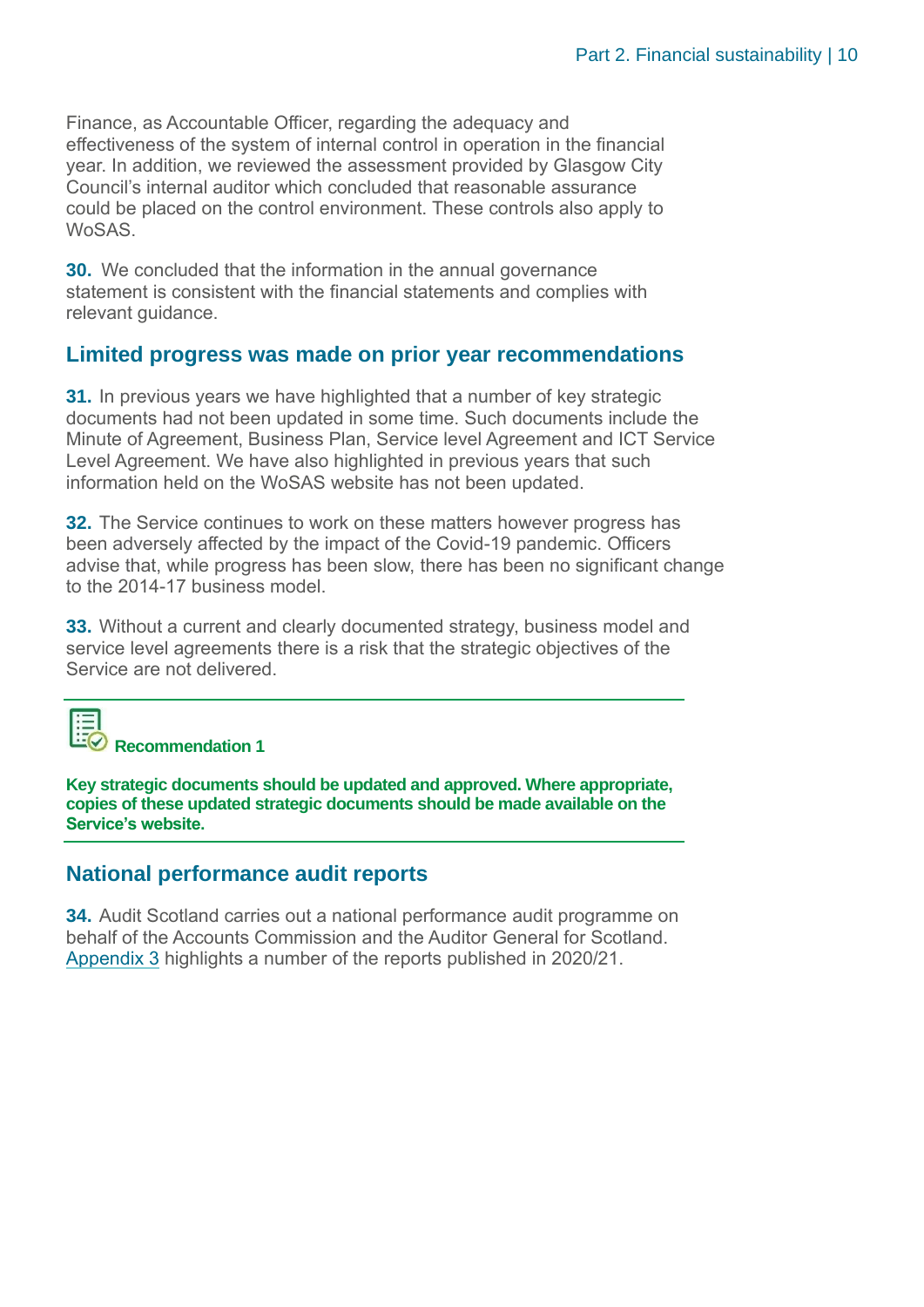### <span id="page-10-0"></span>**Appendix 1: Action plan 2020/21**

### **2020/21 recommendations**

| <b>Recommendation</b>                                                                                                                                                                             | <b>Agreed management</b><br>action/timing                                                                                                                                                                                                                                                                                                                                                                                |
|---------------------------------------------------------------------------------------------------------------------------------------------------------------------------------------------------|--------------------------------------------------------------------------------------------------------------------------------------------------------------------------------------------------------------------------------------------------------------------------------------------------------------------------------------------------------------------------------------------------------------------------|
|                                                                                                                                                                                                   |                                                                                                                                                                                                                                                                                                                                                                                                                          |
| Key strategic documents<br>should be updated and<br>approved. Where<br>appropriate, copies of these<br>updated strategic documents<br>should be made available on<br>the Service's website<br>33. | Where the preparation and<br>updating of key documents<br>has been interrupted during<br>the Covid pandemic response<br>period, the Manager and<br><b>Officer Steering Group will</b><br>review the member councils'<br>needs and aspirations<br>towards building greater<br>resilience into the Service<br>and take these forward in<br>revisions to the relevant<br>documents during the next<br><b>Financial Year</b> |
|                                                                                                                                                                                                   |                                                                                                                                                                                                                                                                                                                                                                                                                          |
|                                                                                                                                                                                                   |                                                                                                                                                                                                                                                                                                                                                                                                                          |

### **Outstanding prior year recommendations**

risk that the strategic

not delivered.

objectives of the Service are

| <b>Recommendation</b>        | <b>Agreed management</b><br>action/timing |
|------------------------------|-------------------------------------------|
| The service's website should | See Recommendation 1                      |
| the information available    |                                           |
|                              | be refreshed to ensure that               |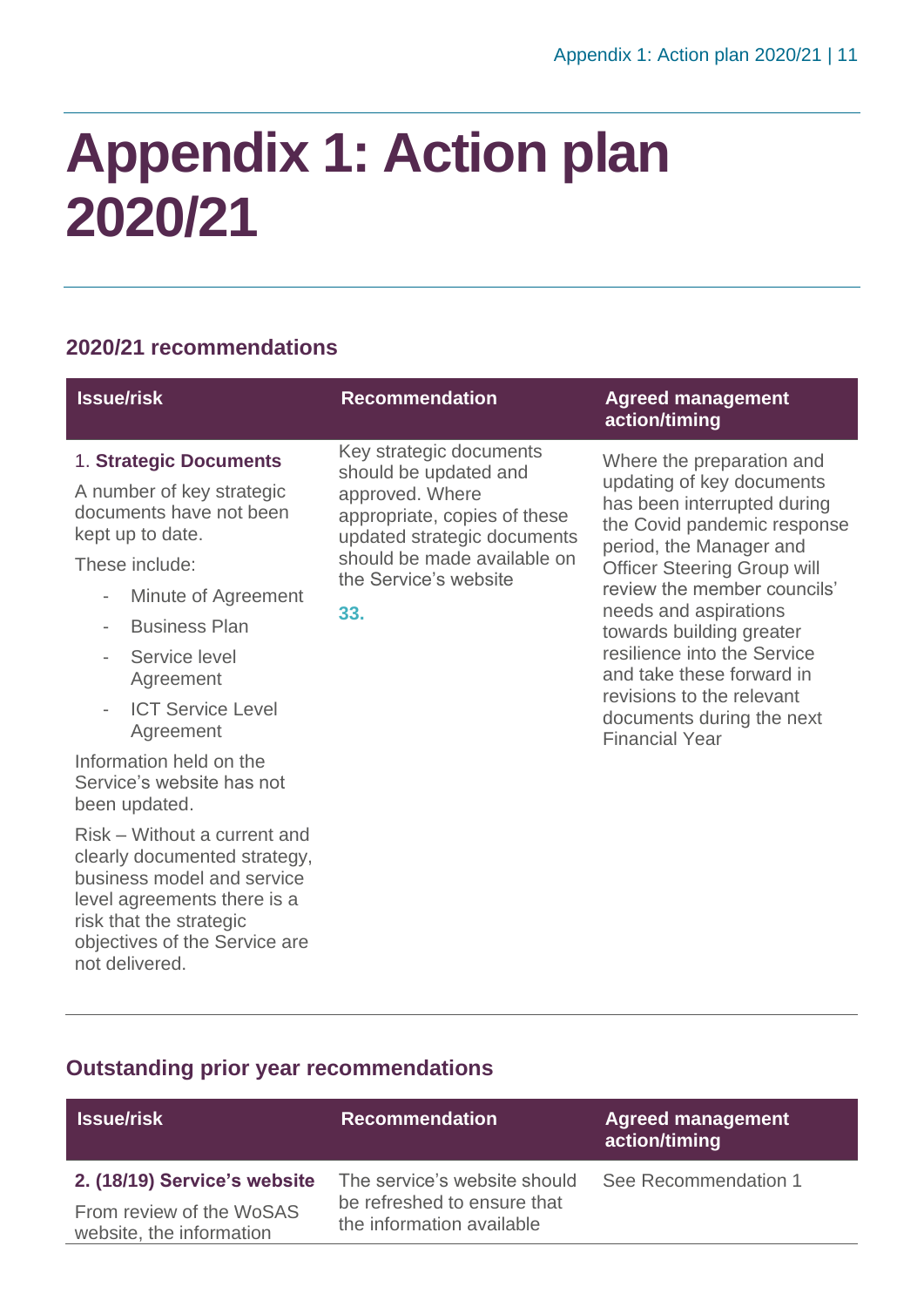| <b>Issue/risk</b>                                                                                                                                                                                                   | <b>Recommendation</b>                                                                                                                                          | <b>Agreed management</b><br>action/timing |
|---------------------------------------------------------------------------------------------------------------------------------------------------------------------------------------------------------------------|----------------------------------------------------------------------------------------------------------------------------------------------------------------|-------------------------------------------|
| available appears to be out of<br>date. The following<br>information has not been<br>updated:<br>• Joint Committee Members<br>• List of annual reports<br>• WoSAS Business Plan                                     | online is relevant and<br>accurate<br>Narrative should be included<br>on the website that advises<br>where users can access the<br>service's audited accounts. |                                           |
| 3. (17/18) SLA for ICT<br><b>Provision</b><br>WoSAS expenditure includes<br>a recharge from CGI for ICT<br>services provided. There is<br>currently no SLA in place to<br>set out the terms of this<br>arrangement. | A formal service level<br>agreement should be in place<br>for ICT services provided,<br>clearly setting out the terms<br>of the arrangements.                  | See Recommendation 1                      |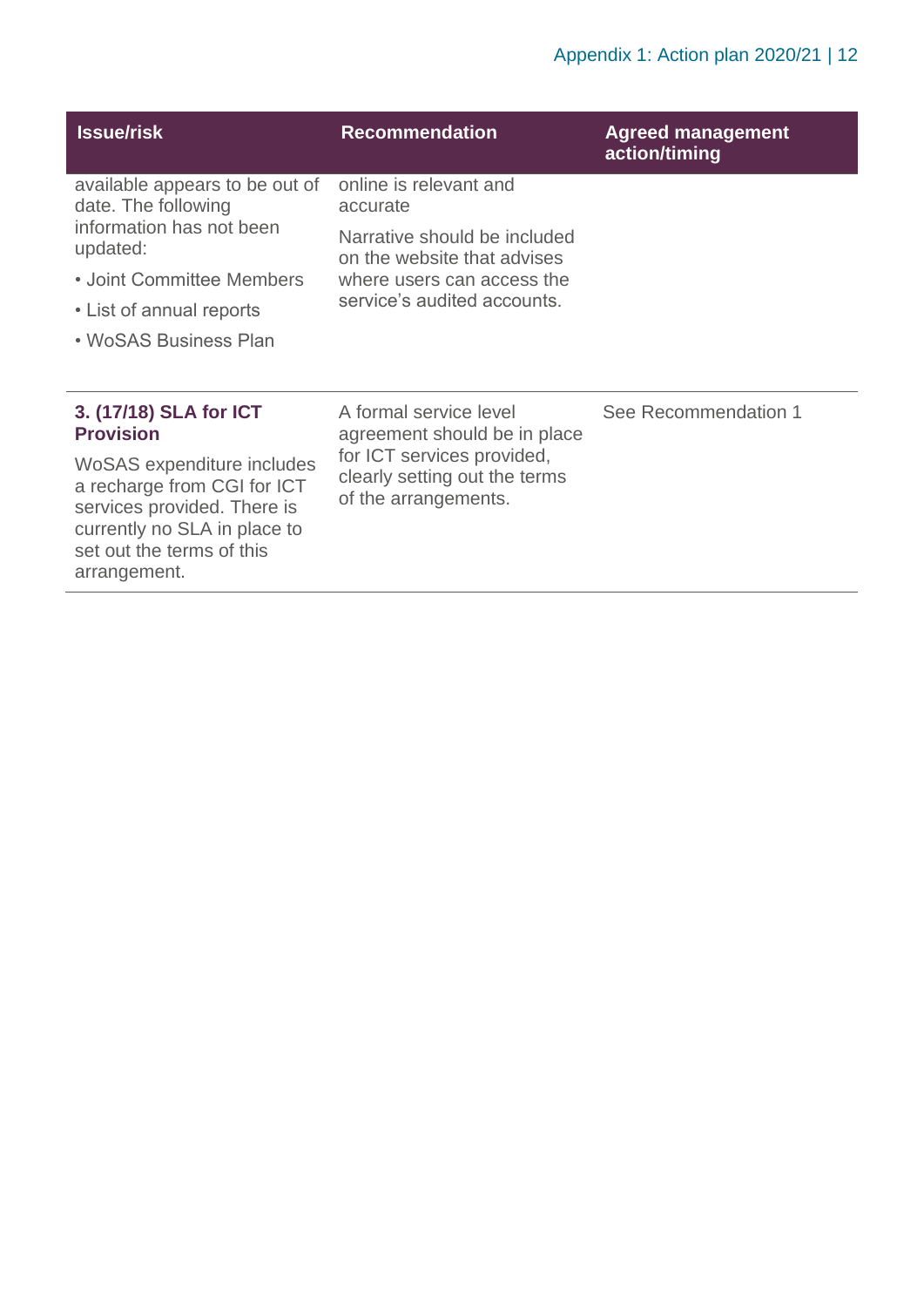### <span id="page-12-0"></span>**Appendix 2. Significant audit risks**

The table below sets out the audit risks we identified during our planning of the audit and how we addressed each risk in arriving at our conclusion.

### **Risks of material misstatement in the financial statements**

| <b>Audit risk</b>                                                                                                                                              | <b>Assurance procedure</b>                                                                      | <b>Results and conclusions</b>                               |
|----------------------------------------------------------------------------------------------------------------------------------------------------------------|-------------------------------------------------------------------------------------------------|--------------------------------------------------------------|
| 1. Risk of material<br>misstatement due to fraud                                                                                                               | Detailed testing of journal<br>entries.                                                         | We did not identify any<br>indicators of management          |
| caused by the management<br>override of controls                                                                                                               | Focused testing of accruals                                                                     | bias or management fraud.                                    |
|                                                                                                                                                                | and prepayments.                                                                                | Our testing of journals did not                              |
| ISA(UK) 240 requires that<br>audits are planned to<br>consider the risks of material                                                                           | Evaluation of significant<br>transactions that are outside<br>the normal course of<br>business. | identify any material issues.<br>Our testing of accruals and |
| misstatement in the financial<br>statements caused by fraud,<br>which is presumed to be a<br>significant risk in any audit.<br>This includes the risk of fraud |                                                                                                 |                                                              |
| due to the management<br>override of controls.                                                                                                                 |                                                                                                 |                                                              |
|                                                                                                                                                                |                                                                                                 |                                                              |

### **Risks identified from the auditor's wider responsibility under the Code of Audit Practice**

| <b>Audit risk</b>                                                                 | <b>Assurance procedure</b>                                              | <b>Results and conclusions</b>                             |
|-----------------------------------------------------------------------------------|-------------------------------------------------------------------------|------------------------------------------------------------|
| 2. Strategic Documents                                                            | Review of updates to Service<br>Members.                                | The current pandemic has<br>impacted on the ability of the |
| WoSAS has been working<br>towards reviewing and<br>updating a number of key       | Ongoing dialogue with<br>officers.                                      | service to progress these<br>matters. Therefore, little    |
| strategic documents for some<br>time. While some progress                         | Review of related<br>disclosures.                                       | progress has been made<br>since our review as part of      |
| has been made, a number of                                                        | Comment and, where                                                      | the 2019/20 audit.                                         |
| documents have not yet been<br>approved by the Joint<br>Committee. These include: | appropriate, make<br>recommendations in 2020/21<br>Annual Audit Report. | (See para 31)                                              |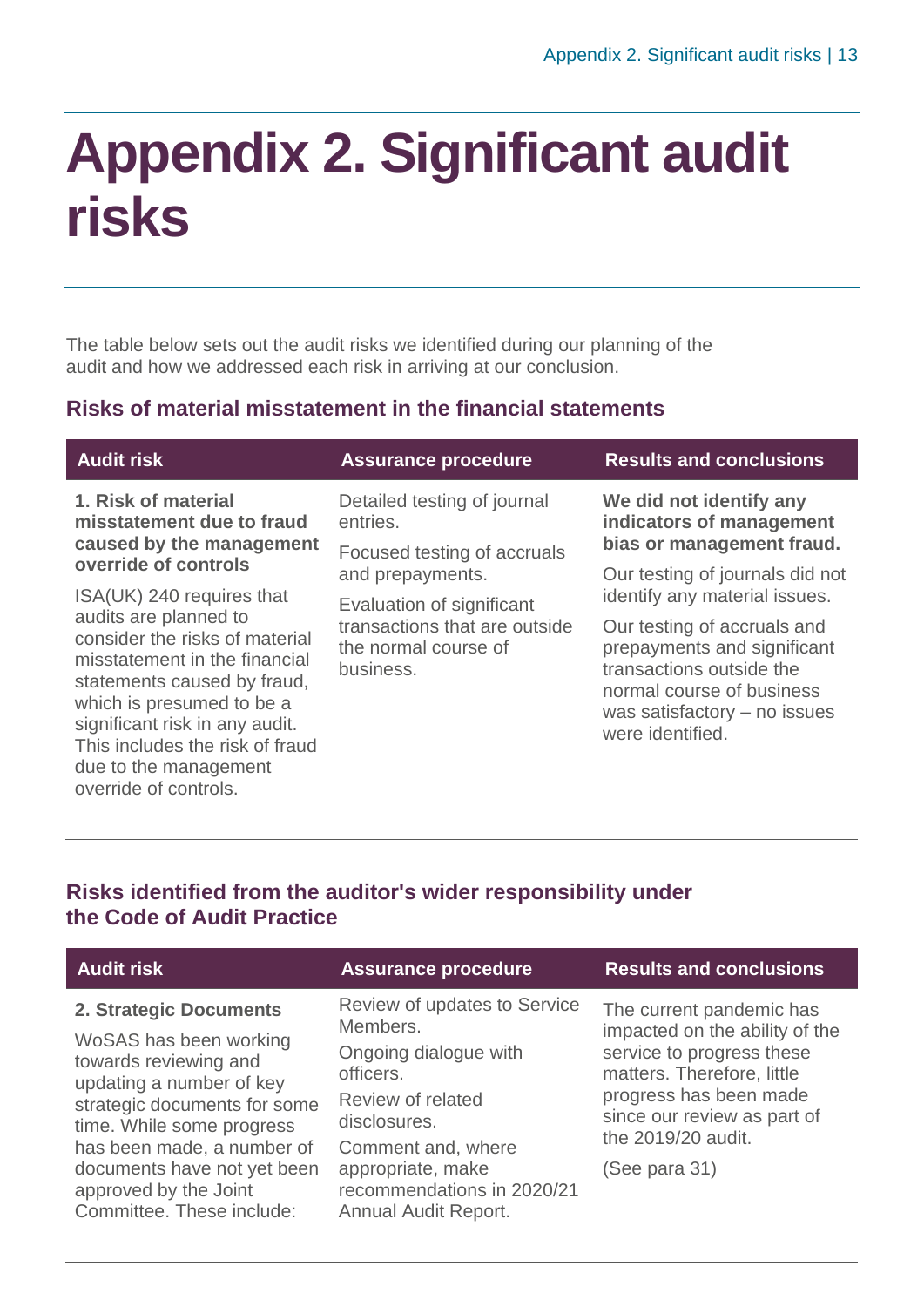**Audit risk Assurance procedure Results and conclusions**

• Minute of Agreement changes to membership means not all current members are signatures to the MoA and its commitments e.g. around contributions.

• Business Plan - with no approved business plan since 2017 there is a risk of a lack of clarity around strategic direction.

• Service Level Agreement (SLA) - member councils may not receive the expected level of service.

• Service Level Agreement for ICT Provision (SLA IT) recharge levels to CGI for providing IT services have not been formally agreed.

There is a risk that the Service's strategic direction and its relationship with member bodies is not clearly articulated.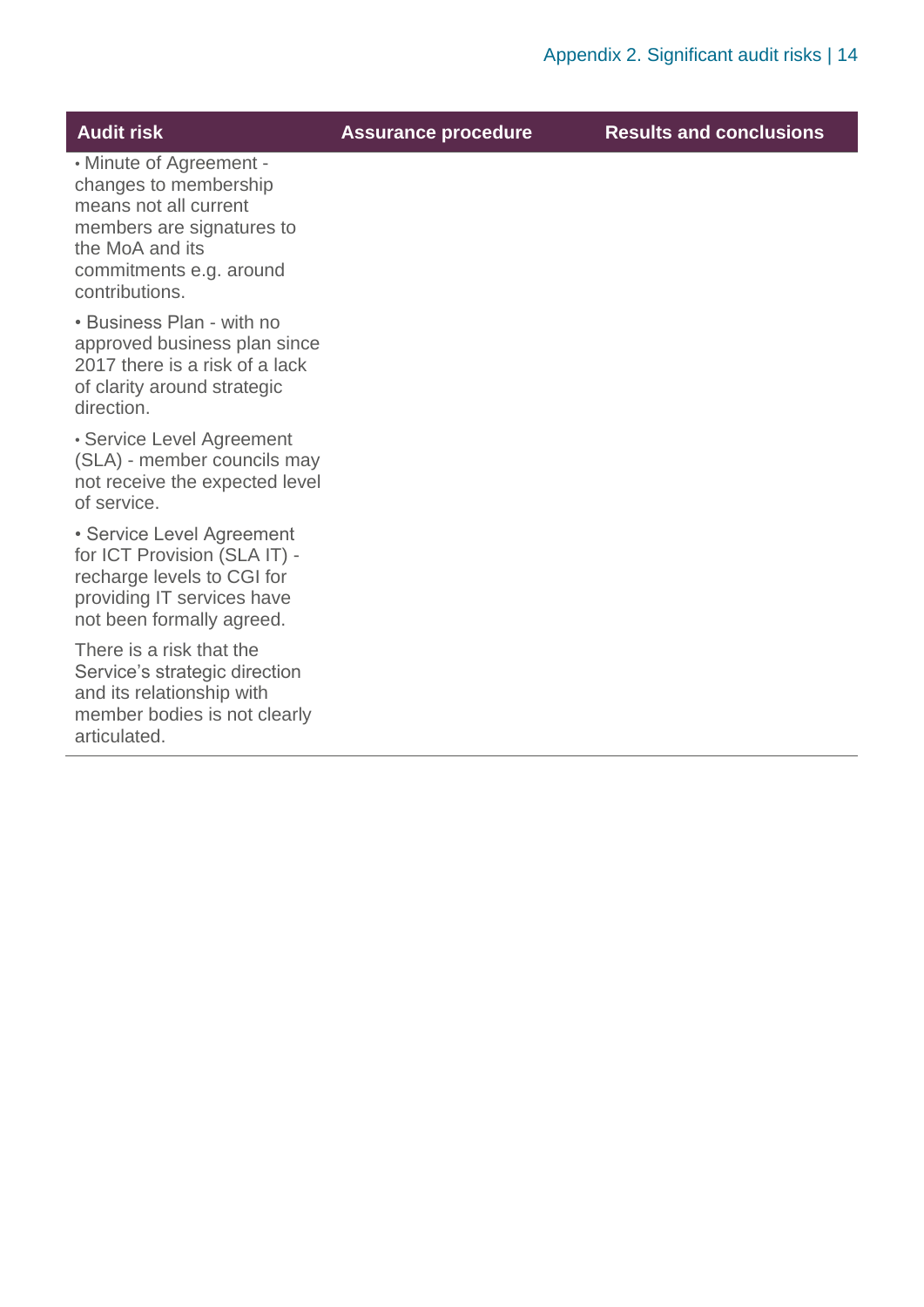### <span id="page-14-0"></span>**Appendix 3. Summary of 2020/21 national performance reports**

April [Affordable housing](https://www.audit-scotland.gov.uk/report/affordable-housing)

June [Highlands and Islands Enterprise: Management of Cairngorm mountain and](https://www.audit-scotland.gov.uk/report/highlands-and-islands-enterprise-management-of-cairngorm-mountain-and-funicular-railway)  [funicular railway](https://www.audit-scotland.gov.uk/report/highlands-and-islands-enterprise-management-of-cairngorm-mountain-and-funicular-railway)

[Local government in Scotland Overview 2020](https://www.audit-scotland.gov.uk/report/local-government-in-scotland-overview-2020)

**July** [The National Fraud Initiative in Scotland 2018/19](https://www.audit-scotland.gov.uk/report/the-national-fraud-initiative-in-scotland-201819)

**January** [Digital progress in local government](https://www.audit-scotland.gov.uk/report/digital-progress-in-local-government) [Local government in Scotland: Financial overview 2019/20](https://www.audit-scotland.gov.uk/report/local-government-in-scotland-financial-overview-201920)

February [NHS in Scotland 2020](https://www.audit-scotland.gov.uk/report/nhs-in-scotland-2020)

March [Improving outcomes for young people through school education](https://www.audit-scotland.gov.uk/report/improving-outcomes-for-young-people-through-school-education)